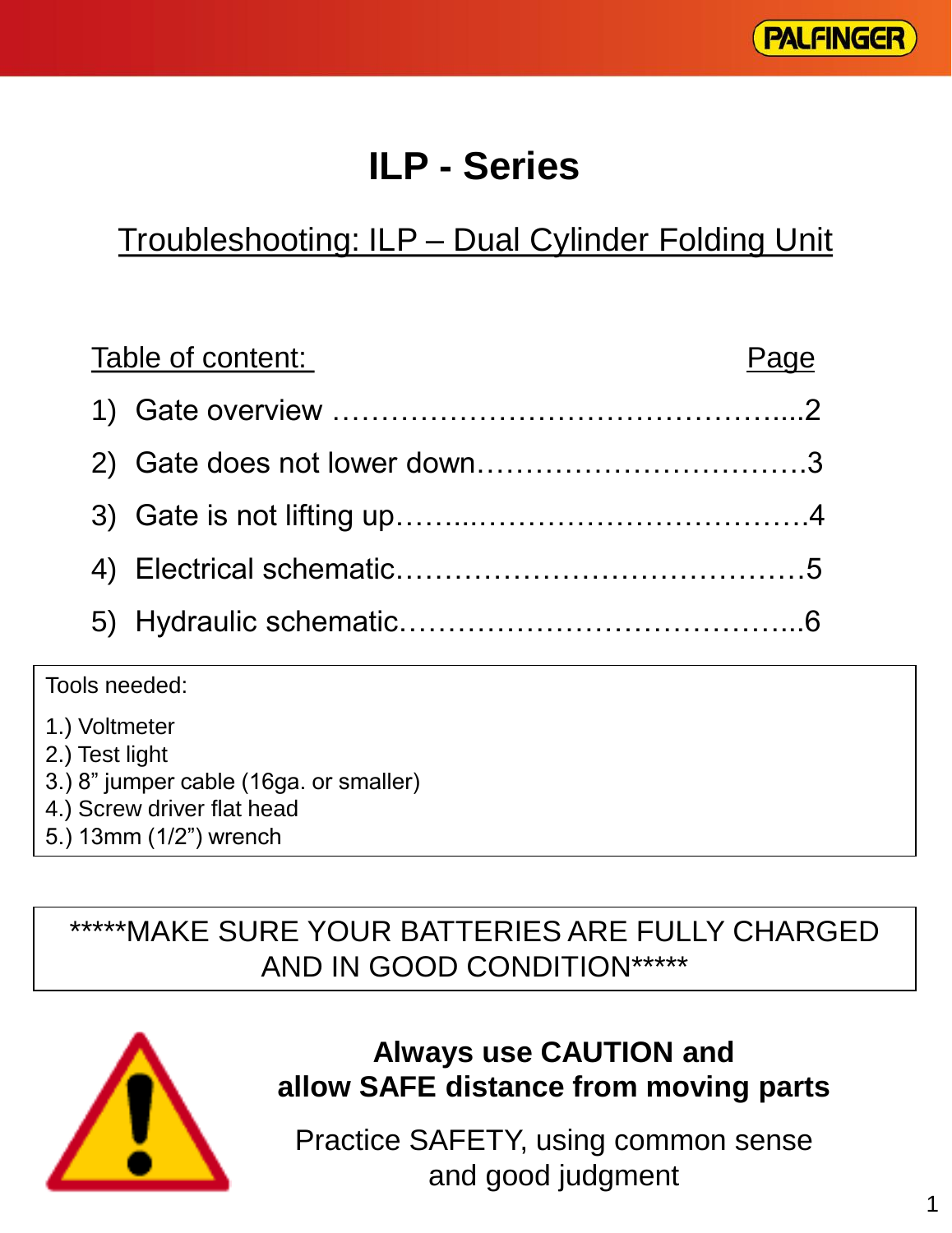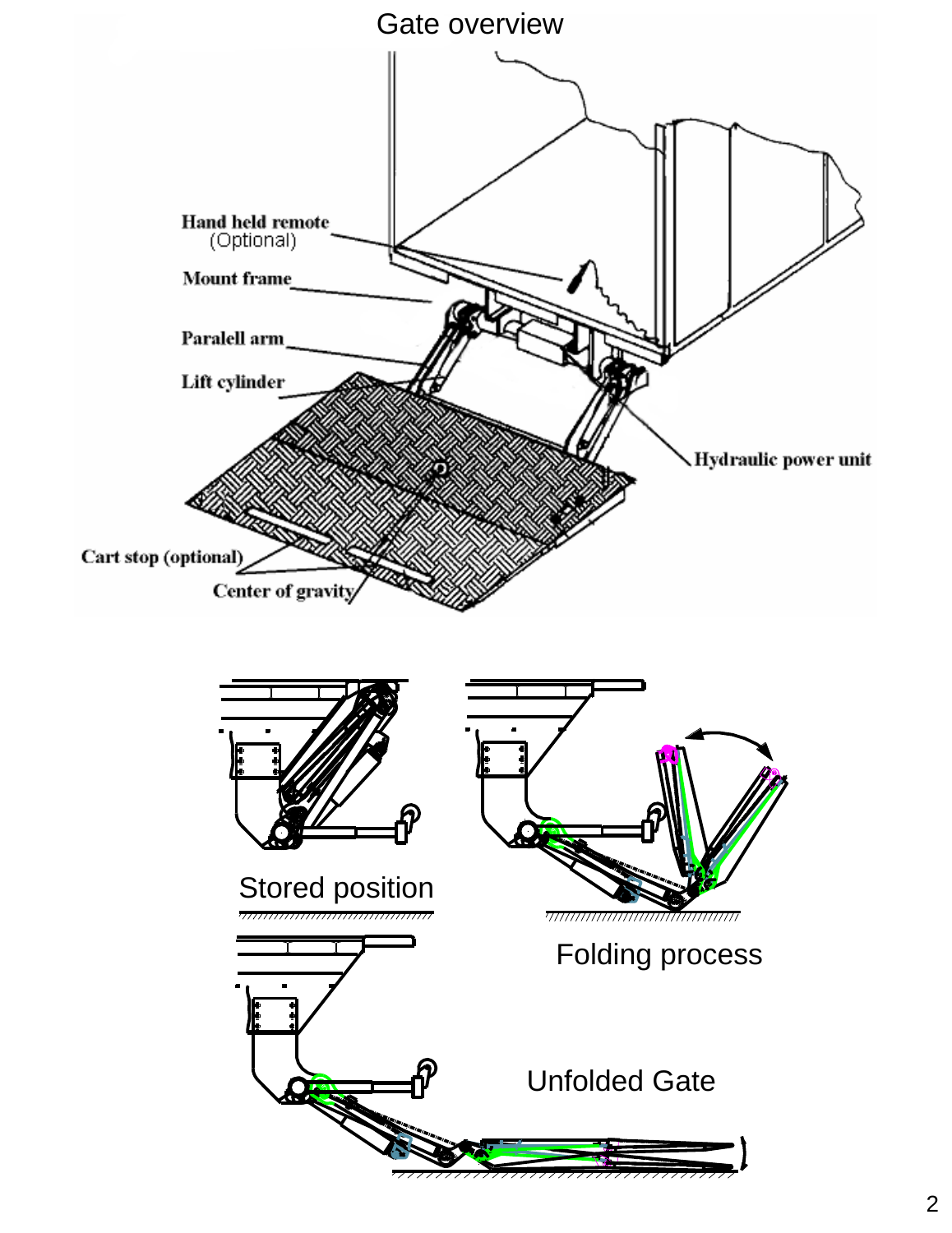# 1) GATE DOES NOT LOWER DOWN

### 1.1) Check Battery Power

- a) Check if Cab Cut of switch is pulled out "ON" position
- b) Check resettable Circuit Breaker on top of batteries  $\rightarrow$  Push Reset Tab back in, if popped out
- b) Check fuse at pump & motor (qty 1) in box for hydraulic power unit
- c) Start truck and run engine in fast idle for charging the battery  $\rightarrow$  if lift gate starts working, recharge batteries  $\rightarrow$  test batteries and truck/trailer charging system
- d) Check for a solid ground connection from the motor post to box of hydraulic power unit

### 1.2) Check controls

- a) Check the valves visually for mechanical damage bent or damaged ??
- b) Open up Lid at hydraulic power unit and unplug red cable #2 with the inline fuse.
- c) Unplug cable #6 to both 2 wire release valve harnesses.
- d) Connect female end #2 and male end #6 to energize release valves.
	- a) Gate is lowering down check switch and grey 3 wire harness to switch for damaged spots
	- b) Gate is not lowering down
		- a) Check both release valve wirings for damaged spots
		- b) Unscrew plugs of valves stick voltmeter or test light into connectors and hit the down function - each valve at a time.
			- a) See light or read voltage cable is ok
			- b) See no light or  $0 \vee -$  damaged wire
		- c) Remove plastic cap of release valves keep coil in place and hold a screwdriver close to steel valve stem while hitting the down function – screwdriver did not get magnetically pulled towards valve, bad coil.



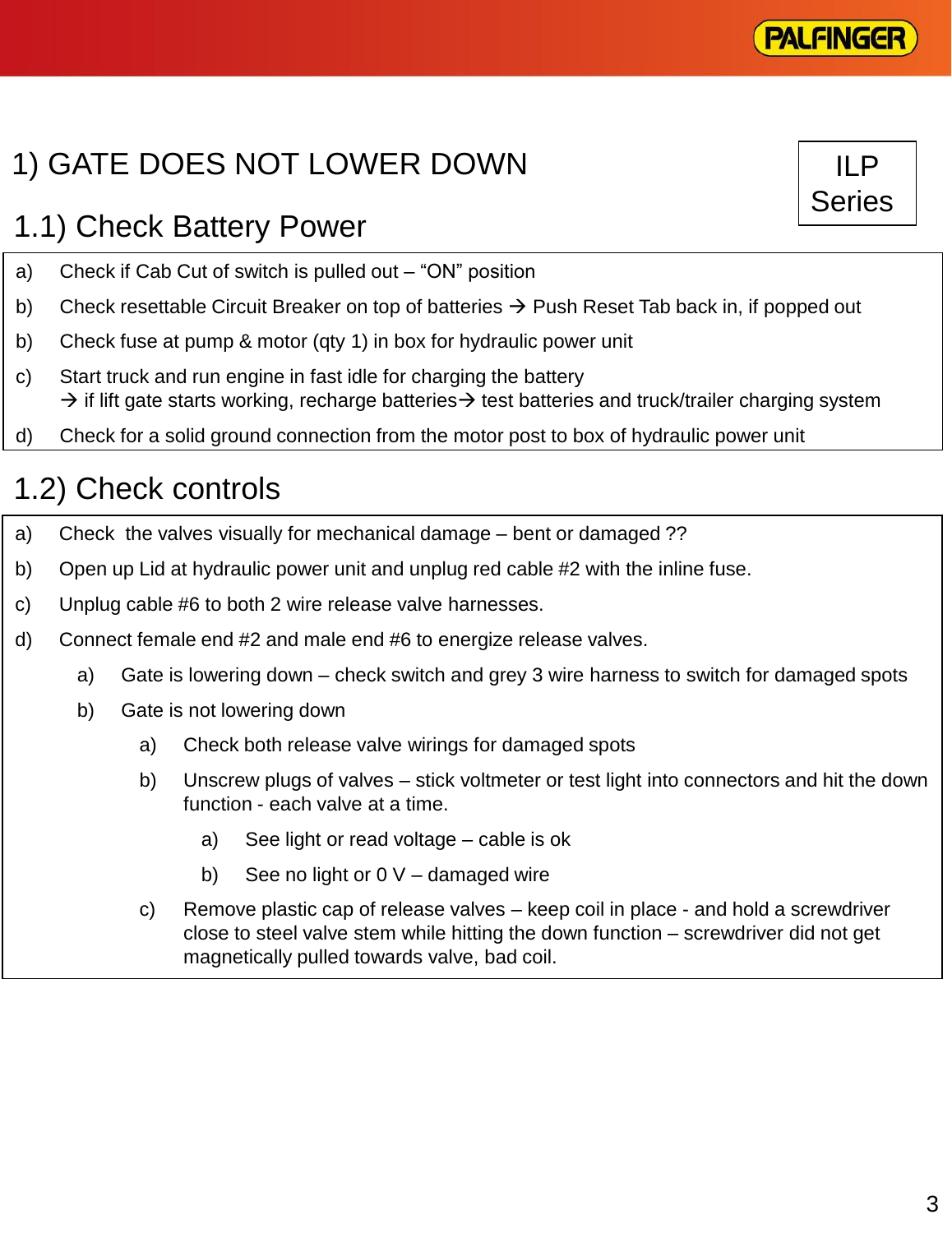# 1) GATE DOES NOT LIFT UP

# 1.1) Check Battery Power

- a) Check if Cab Cut of switch is pulled out "ON" position
- b) Check resettable Circuit Breaker on top of batteries  $\rightarrow$  Push Reset Tab back in, if popped out
- b) Check fuse at pump & motor (qty 1) in box for hydraulic power unit
- c) Start truck and run engine in fast idle for charging the battery  $\rightarrow$  if lift gate starts working, recharge batteries  $\rightarrow$  test batteries and truck/trailer charging system
- d) Check for a solid ground connection from the motor post to box of hydraulic power unit

# 1.2) Check controls

- a) Check the valves visually for mechanical damage bent or damaged ??
- b) Open up Lid at hydraulic power unit and unplug red cable #2 with the inline fuse.
- c) Jump female end #2 to small positive connector (switch cable #5 attached) on motor solenoid.

WARNING – Do not stay between platform and truck body – gate will raise up

- d) Gate is raising up check switch and grey 3 wire harness to switch for damaged spots
	- a) Gate is not raising up
		- a) Check motor solenoid for proper function hear clicking??
			- a) No clicking motor solenoid or thermo switch at motor is bad
			- b) Hear clicking check for voltage on both big positive stud to ground
				- a) Have Voltage solenoid is ok
				- b) No voltage solenoid is not connecting internally bad solenoid
		- b) Motor solenoid is ok
			- a) Check for power on large positive motor stud
				- a) Have power bad motor or bad brushes
				- b) No power at motor stud Check connection to solenoid





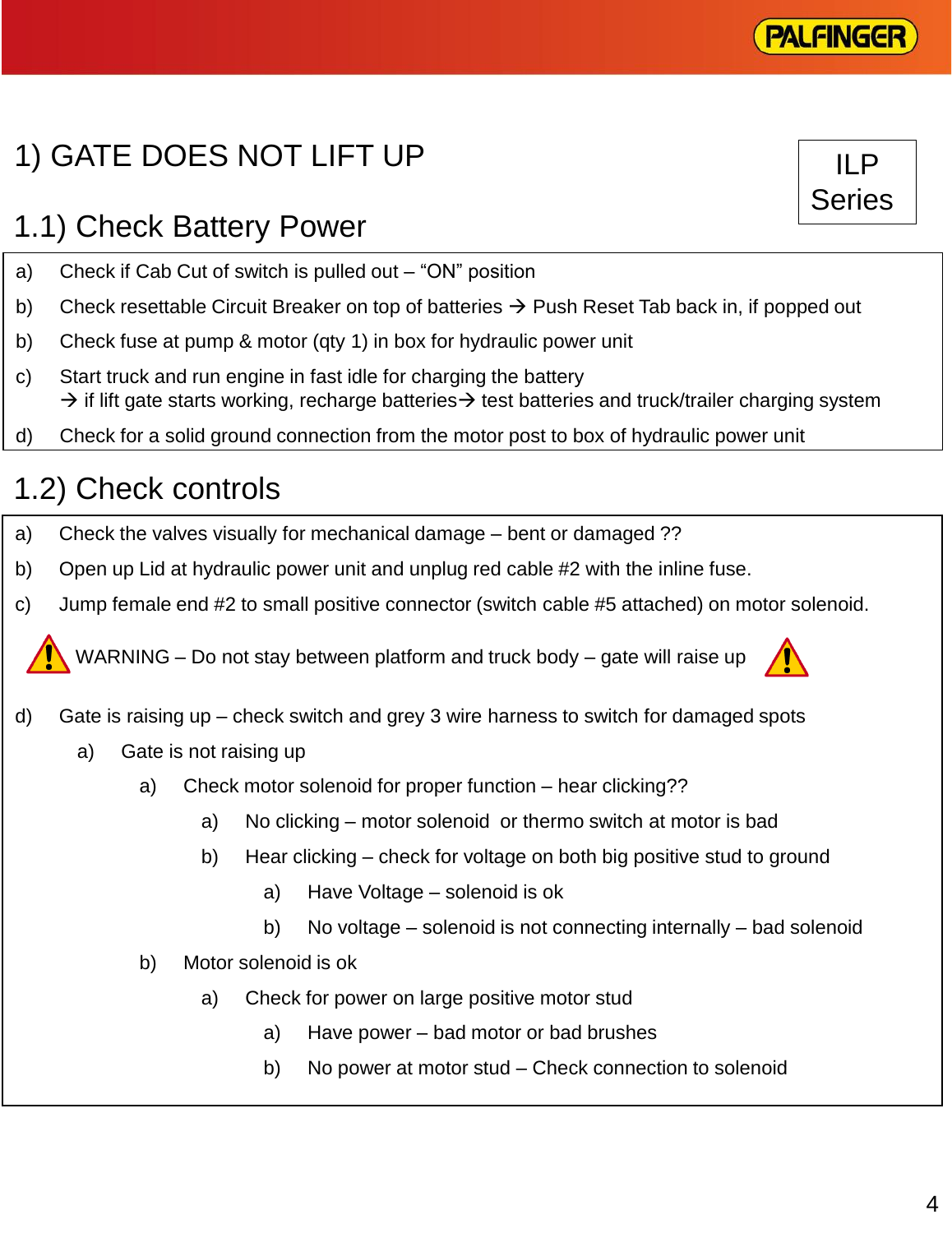#### Electrical schematic